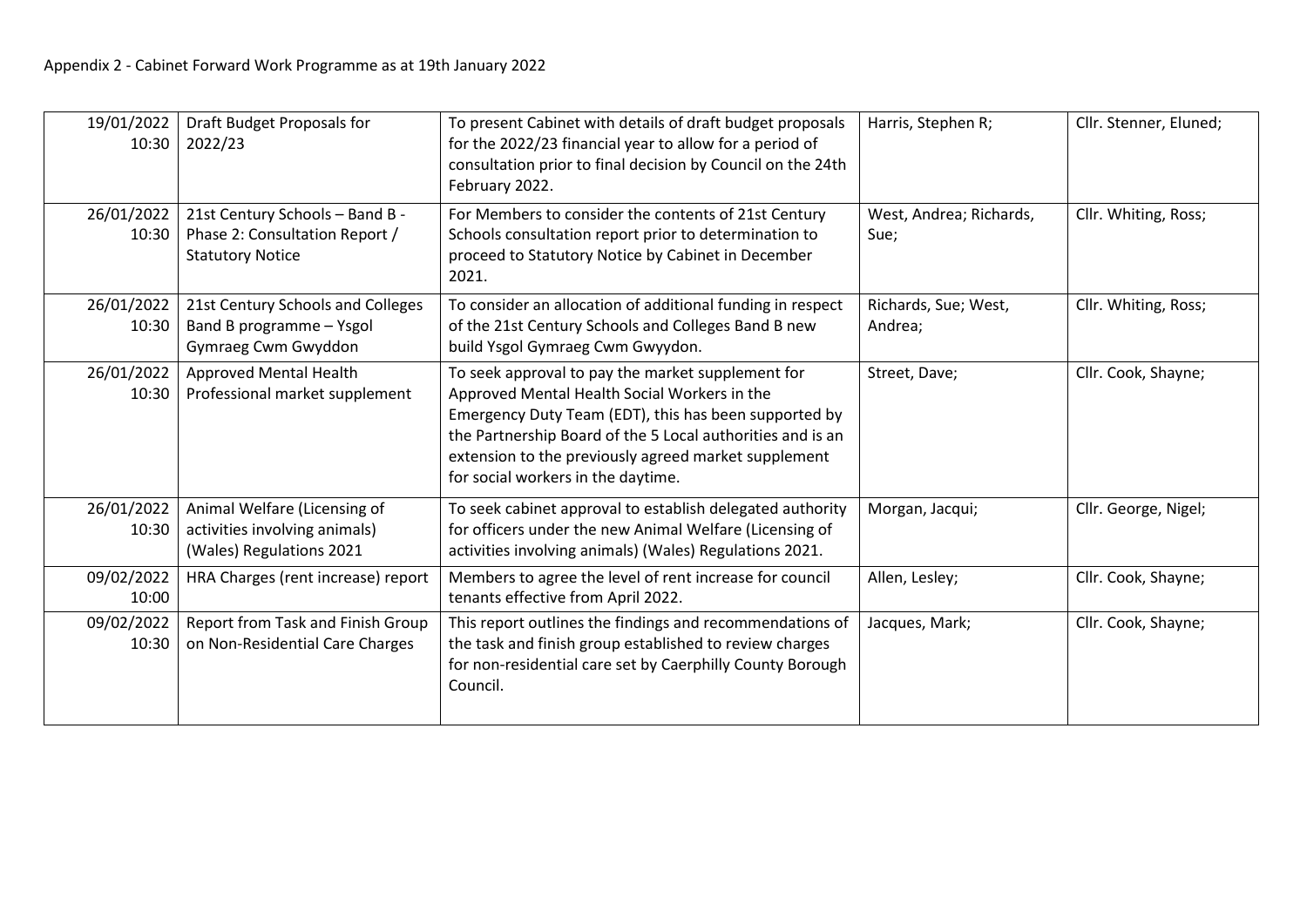| 09/02/2022<br>10:30 | Pedestrian and Cycle Zones (School<br>Streets)     | To update Cabinet on the effectiveness and outcomes of<br>the experimental pedestrian and cycle zone traffic<br>regulation orders implemented outside three primary<br>schools within the borough.              | Lloyd, Marcus;                  | Cllr. Pritchard, James; |
|---------------------|----------------------------------------------------|-----------------------------------------------------------------------------------------------------------------------------------------------------------------------------------------------------------------|---------------------------------|-------------------------|
| 09/02/2022<br>10:30 | Wyllie bends                                       | To review highway improvement options for the B4251<br>Ynysddu to Wylie                                                                                                                                         | Lloyd, Marcus;                  | Cllr. Pritchard, James; |
| 23/02/2022<br>10:30 | <b>Oakdale Housing Development</b>                 | For Cabinet to agree in principle the development of the<br>site of the former Oakdale Comprehensive School by<br>Caerphilly Homes.                                                                             | Roberts-Waite, Jane;            | Cllr. Cook, Shayne;     |
| 23/02/2022<br>10:30 | Ty Darren site in Risca                            | For Cabinet to consider and agree in principle the<br>proposed development of the former Ty Darren site in<br>Risca, by Caerphilly Homes.                                                                       | Roberts-Waite, Jane;            | Cllr. Cook, Shayne;     |
| 23/02/2022<br>10:30 | Welsh Government Lease Scheme<br>Proposal          | To discuss the WG lease scheme proposal in comparison<br>to Caerphilly Keys and to seek a decision on which<br>scheme we take forward for PRS option to assist in the<br>discharge of statutory Homeless Duties | Denman, Kerry;                  | Cllr. Cook, Shayne;     |
| 23/02/2022<br>10:30 | Budget Proposals for 2022/23                       | To present Cabinet with details of draft budget proposals<br>for the 2022/23 financial year to allow for a period of<br>consultation prior to final decision by Council on the 24th<br>February 2022.           | Harris, Stephen R;              | Cllr. Stenner, Eluned;  |
| 09/03/2022<br>10:30 | Gender Pay Gap                                     | For CMT and Cabinet to agree the Gender Pay Gap report<br>which has to be published by 31st March                                                                                                               | Donovan, Lynne;                 | Cllr. Gordon, Colin J;  |
| 09/03/2022<br>10:30 | Corporate Performance<br>Assessments (CPA's/DPA's) | To provide Cabinet with information and detailed analysis<br>of performance for the period 01/04/21 to 31/12/21 and<br>forms part of the Council's self-assessment activity.                                    | Richards, Sue; Roberts,<br>Ros; | Cllr. Stenner, Eluned;  |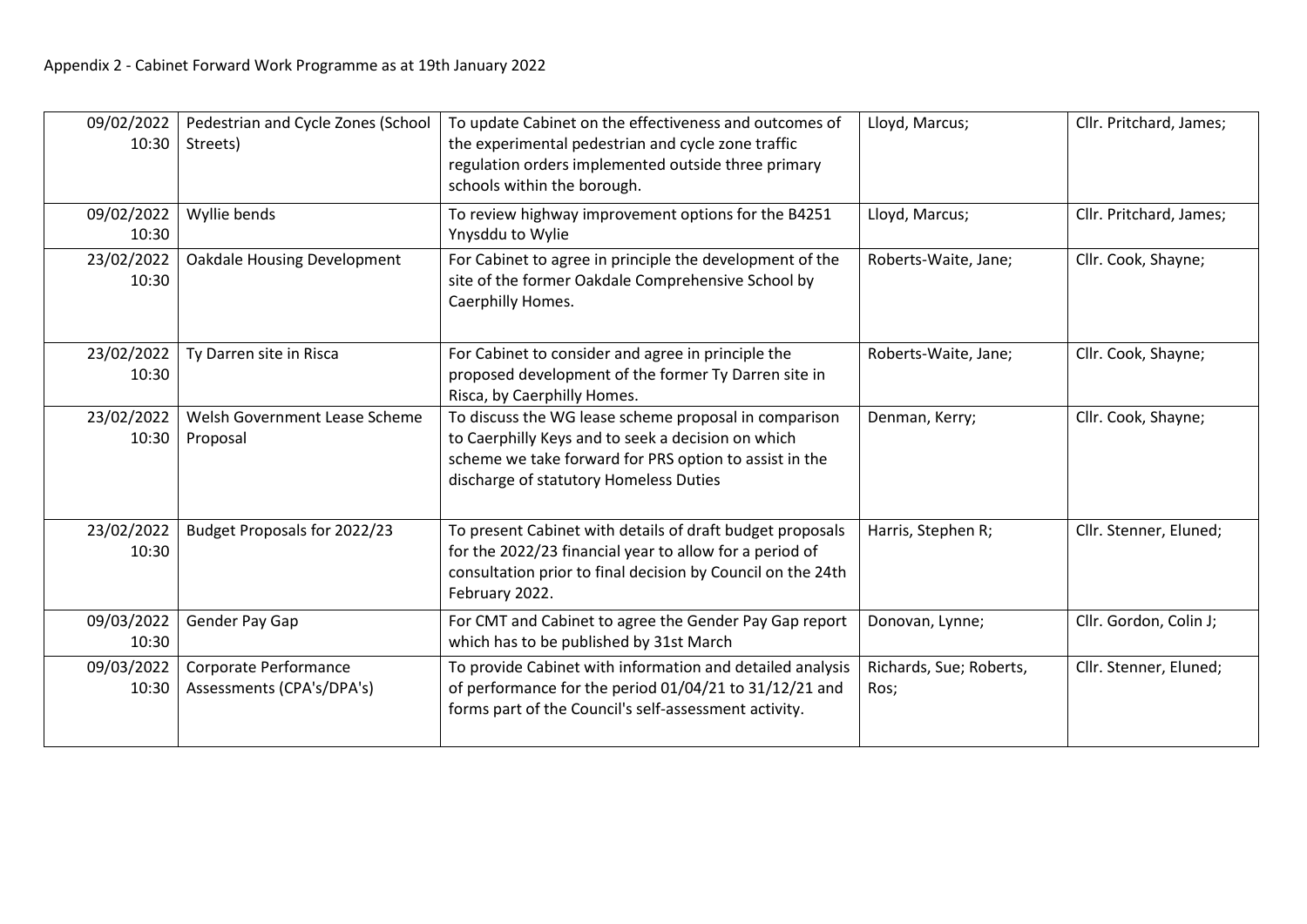| 09/03/2022<br>10:30 | Annual Report Against the<br>Strategic Equality Plan 2020-2021  | For Cabinet to consider and approve the Strategic<br>Equality Plan Annual Report 2020-2021 prior<br>to publication on the Council's website.                                                                                                       | Cullinane, Anwen;      | Cllr. Stenner, Eluned; |
|---------------------|-----------------------------------------------------------------|----------------------------------------------------------------------------------------------------------------------------------------------------------------------------------------------------------------------------------------------------|------------------------|------------------------|
| 09/03/2022<br>10:30 | Welsh Language Strategy 2022-<br>2027                           | For Cabinet to consider and approve the draft Five Year<br>Promotional Strategy prior to the publication on the<br>Council's website.                                                                                                              | Cullinane, Anwen;      | Cllr. Stenner, Eluned; |
| 09/03/2022<br>10:30 | <b>Community Learning and Support</b><br>Hub at Rhymney Library | To seek Cabinet approval for 'in principle' match funding<br>for an application to the Welsh Government to support<br>the creation of a community learning and support hub at<br>Rhymney Town Library.                                             | Edmunds, Richard (Ed); | Cllr. Whiting, Ross;   |
| 23/03/2022<br>10:30 | <b>EAS Business Plan</b>                                        | The EAS is required to submit an annual overarching<br>regional Business Plan on an annual basis. This report<br>asks for members to consider the full contents of the<br>draft EAS Business Plan as part of the regional<br>consultation process. | Cole, Keri;            | Cllr. Whiting, Ross;   |